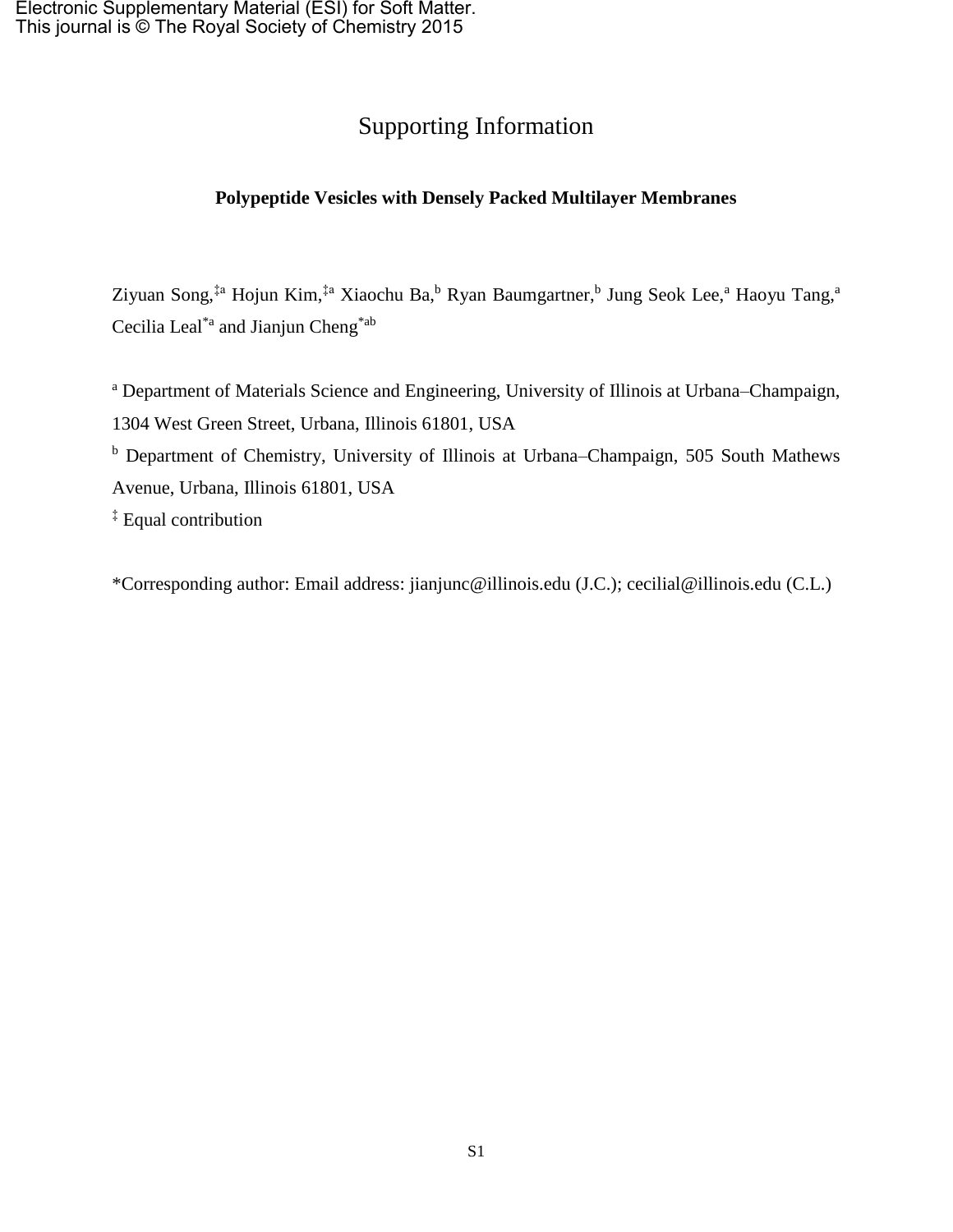

**Scheme S1.** Synthetic route of amphiphilic rod-coil diblock copolymer PEG-*b*-PL. *a*) L-Glutamic acid copper (II) complex, 4,5-dimethoxy-2-nitrobenzyl bromide, *N*,*N*,*N'*,*N'*-tetramethylguanidine, DMF, H<sub>2</sub>O, 40 °C, 24 h. *b*) Phosgene, THF, 50 °C, 2 h. *c*) mPEG-NH<sub>2</sub>, DMF, rt, 24 h.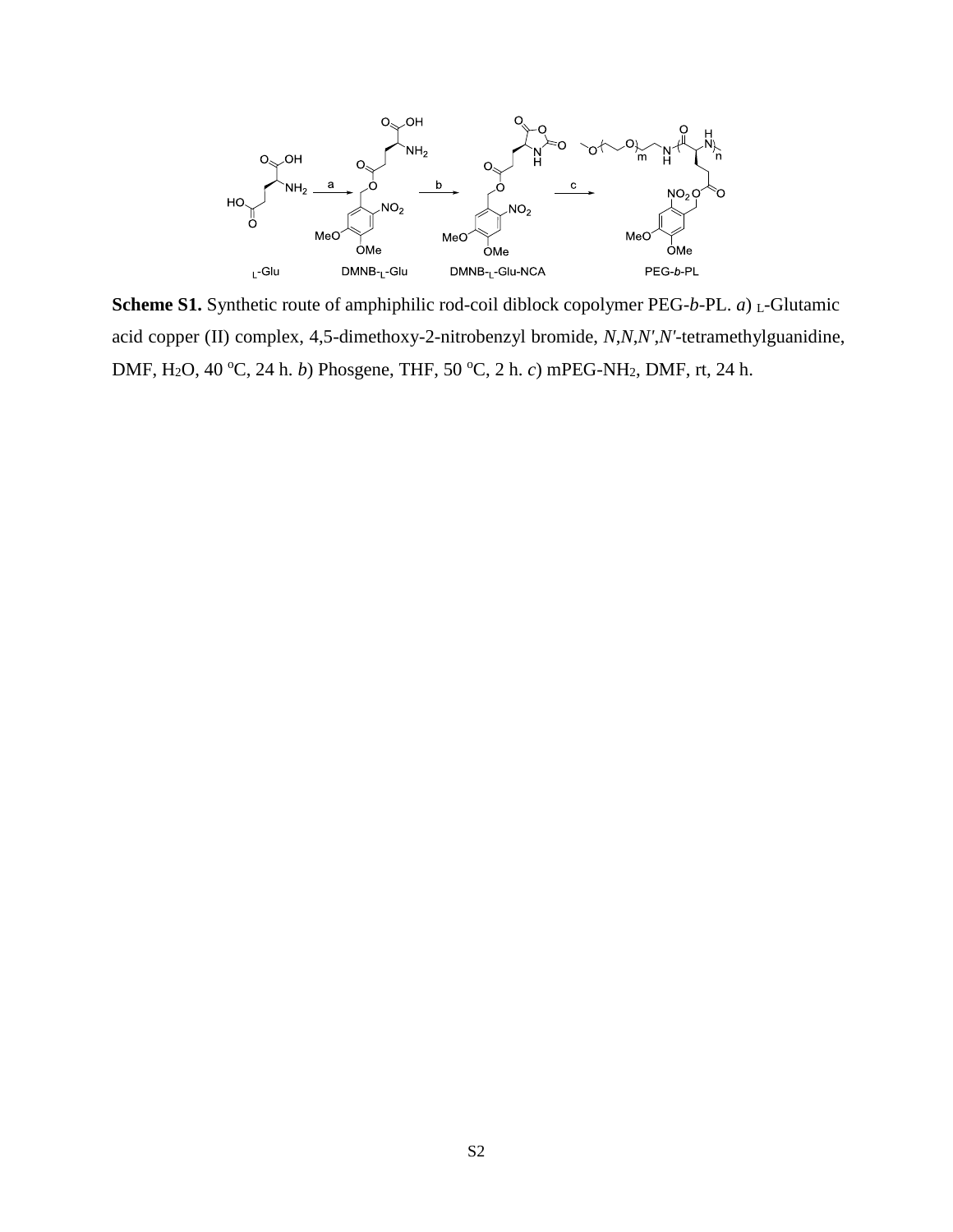| Copolymer                       | Initiator                    | $\mathbf{M}^b$ | $M/I^c$     | $M_n(M_n^*)$<br>$(kDa)^{d,e}$ | $M_{\rm w}/M_{\rm n}$ <sup>e</sup> | Composition $f$                 |
|---------------------------------|------------------------------|----------------|-------------|-------------------------------|------------------------------------|---------------------------------|
| $PEG_{1k}$ -b-PL <sub>10</sub>  | $mPEG_{1k}$ -NH <sub>2</sub> | L              | 10/1        | 4.4(4.2)                      | 1.12                               | $PEG22-b-PL10$                  |
| $PEG_{1k}$ -b-PL <sub>20</sub>  | $mPEG_{1k}$ -NH <sub>2</sub> | L              | 20/1        | 7.3(7.5)                      | 1.10                               | $PEG_{22}$ -b-PL <sub>22</sub>  |
| $PEG_{1k}$ -b-PL <sub>40</sub>  | $mPEG_{1k}$ -NH <sub>2</sub> | L              | 40/1        | 13.7(14.0)                    | 1.10                               | $PEG_{22}$ -b-PL <sub>44</sub>  |
| $PEG_{5k}$ -b-PL <sub>10</sub>  | $mPEG_{5k}$ -NH <sub>2</sub> | L              | 10/1        | 8.4(8.2)                      | 1.14                               | $PEG113 - b - PL11$             |
| $PEG_{5k}$ -b-PL <sub>20</sub>  | $mPEG_{5k}$ -NH <sub>2</sub> | L              | 20/1        | 12.0(11.5)                    | 1.07                               | $PEG113 - b - PL23$             |
| $PEG_{5k}$ -b-PL <sub>40</sub>  | $mPEG_{5k}$ -NH <sub>2</sub> | L              | 40/1        | 18.6(18.0)                    | 1.06                               | $PEG113 - b - PL39$             |
| $PEG_{2k}$ -b-PL <sub>20</sub>  | $mPEG_{2k}$ -NH <sub>2</sub> | L              | 20/1        | 8.5(8.5)                      | 1.11                               | $PEG44-b-PL20$                  |
| $PEG_{2k}$ -b-PL <sub>40</sub>  | $mPEG_{2k}$ -NH <sub>2</sub> | L              | 40/1        | 15.4(15.0)                    | 1.07                               | $PEG_{44}$ -b-PL <sub>38</sub>  |
| $PEG_{1k}$ -b-PD <sub>20</sub>  | $mPEG_{1k}$ -NH <sub>2</sub> | D              | 20/1        | 7.6(7.5)                      | 1.14                               | $PEG_{22}$ -b-PD <sub>22</sub>  |
| $PEG_{1k}$ -b-PDL <sub>20</sub> | $mPEG_{1k}$ -NH <sub>2</sub> | L/D            | $(10+10)/1$ | 7.6(7.5)                      | 1.06                               | $PEG_{22}$ -b-PDL <sub>22</sub> |
| $PEG_{5k}$ - $b$ - $PD_{20}$    | $mPEG_{5k}$ -NH <sub>2</sub> | D              | 20/1        | 11.9(11.5)                    | 1.11                               | $PEG113-b-PD25$                 |
| $PEG_{5k}$ -b-PDL <sub>20</sub> | $mPEG_{5k}$ -NH <sub>2</sub> | L/D            | $(10+10)/1$ | 11.8(11.5)                    | 1.03                               | $PEG113 - b - PDL23$            |

**Table S1.** Synthesis of PEG-*b*-PL, PEG-*b*-PD and PEG-*b*-PDL via mPEG-NH<sup>2</sup> initiated ringopening polymerization of *N*-carboxyanhydrides (NCAs). *a*

*<sup>a</sup>* Polymerizations were conducted at room temperature. Monomer conversions were all above 99%. *<sup>b</sup>* Monomer: L = DMNB-L-Glu-NCA, D = DMNB-D-Glu-NCA. *<sup>c</sup>* Monomer to initiator molar ratio. *<sup>d</sup>* Obtained molecular weight (theoretical molecular weight). *<sup>e</sup>* Determined by GPC. *<sup>f</sup>* Determined by <sup>1</sup>H NMR.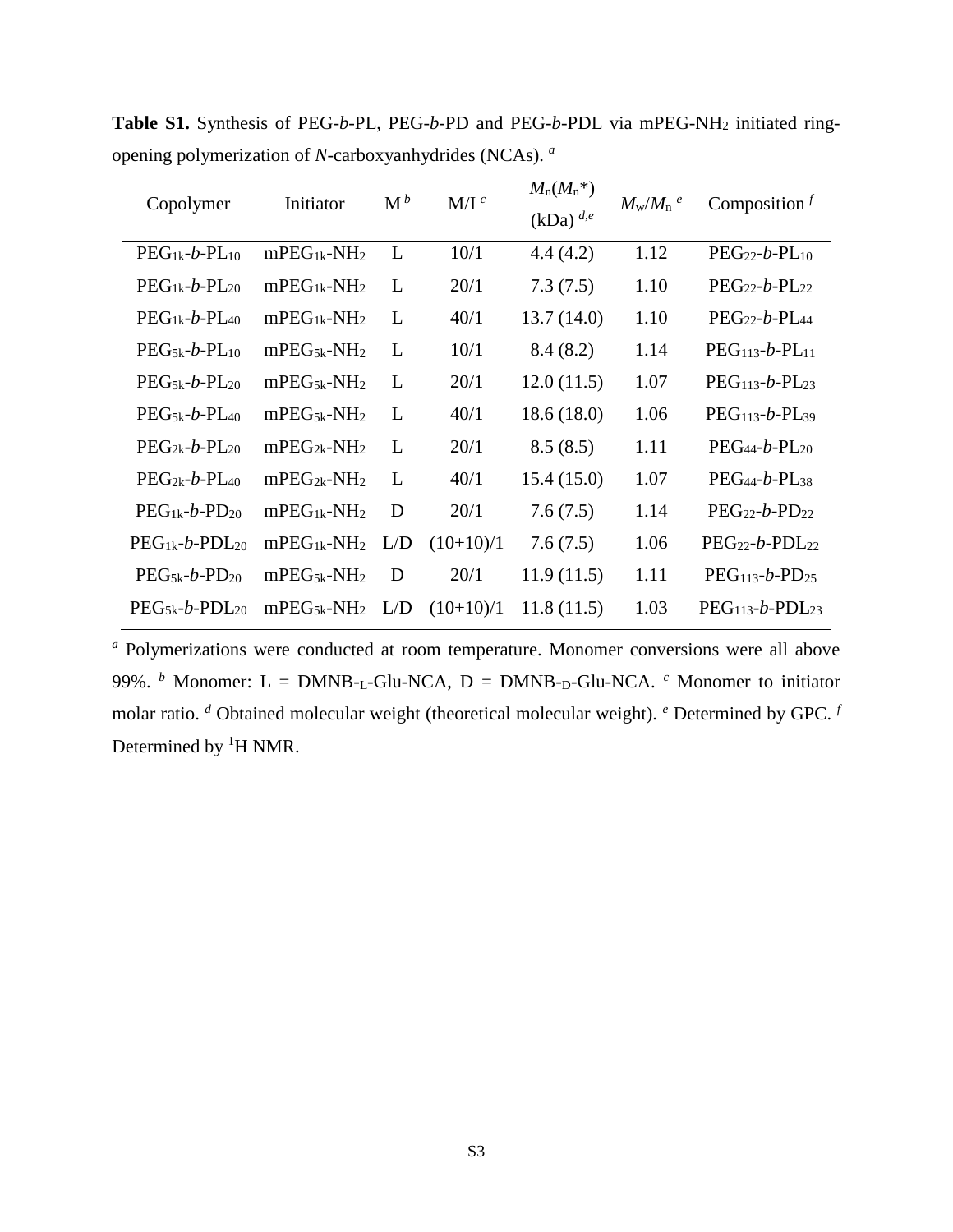

**Fig. S1**<sup>1</sup>H NMR spectrum of DMNB-<sub>L</sub>-Glu in DMSO- $d_6$ /D<sub>2</sub>O-DCl (9:1, v/v).



**Fig.** S2<sup>1</sup>H NMR spectrum of DMNB-<sub>D</sub>-Glu in DMSO- $d_6$ /D<sub>2</sub>O-DCl (9:1, v/v).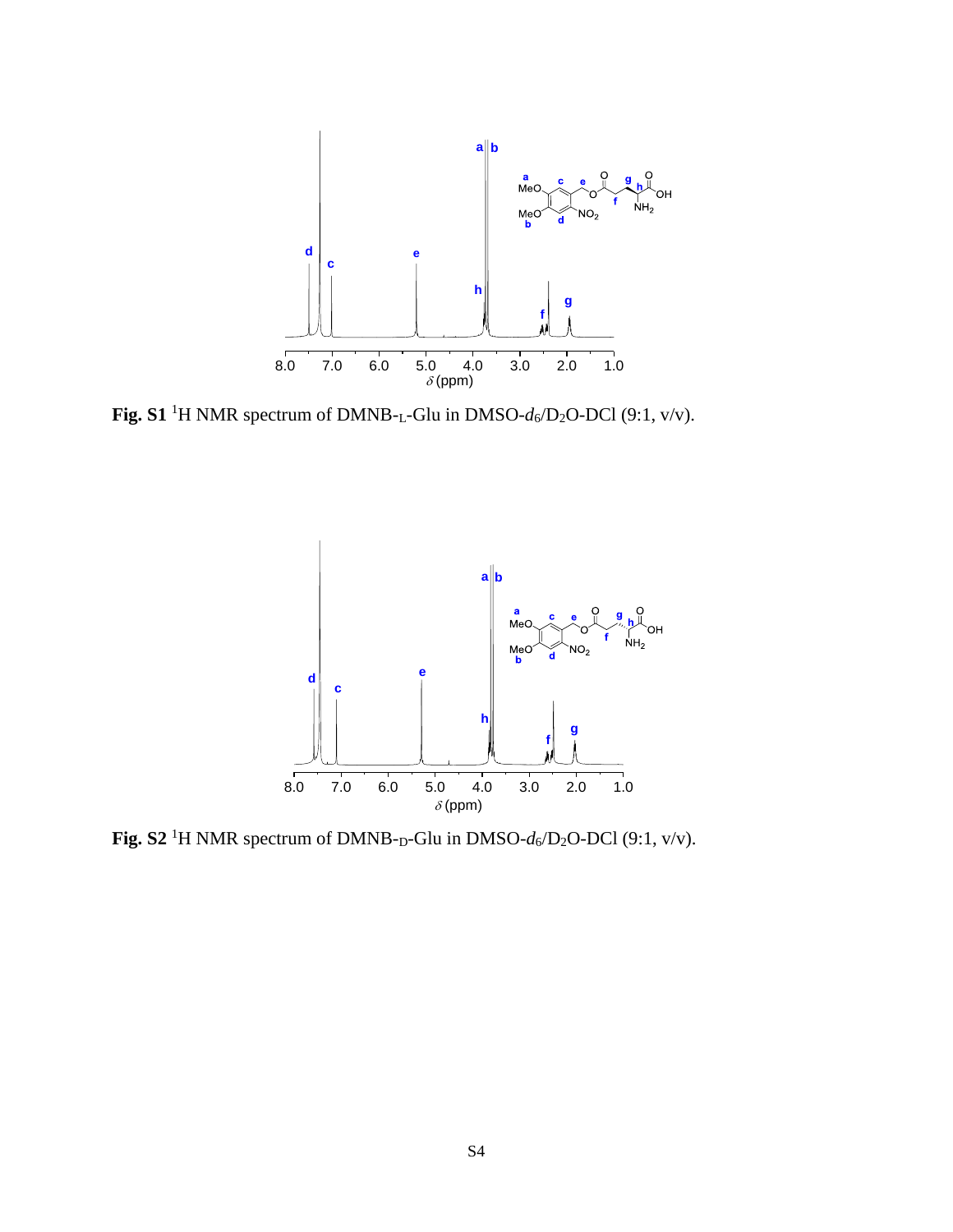

**Fig. S3** <sup>1</sup>H and <sup>13</sup>C NMR spectra of DMNB-L-Glu-NCA in CDCl3.



Fig. S4<sup>1</sup>H NMR spectrum of DMNB-<sub>D</sub>-Glu-NCA in CDCl<sub>3</sub>.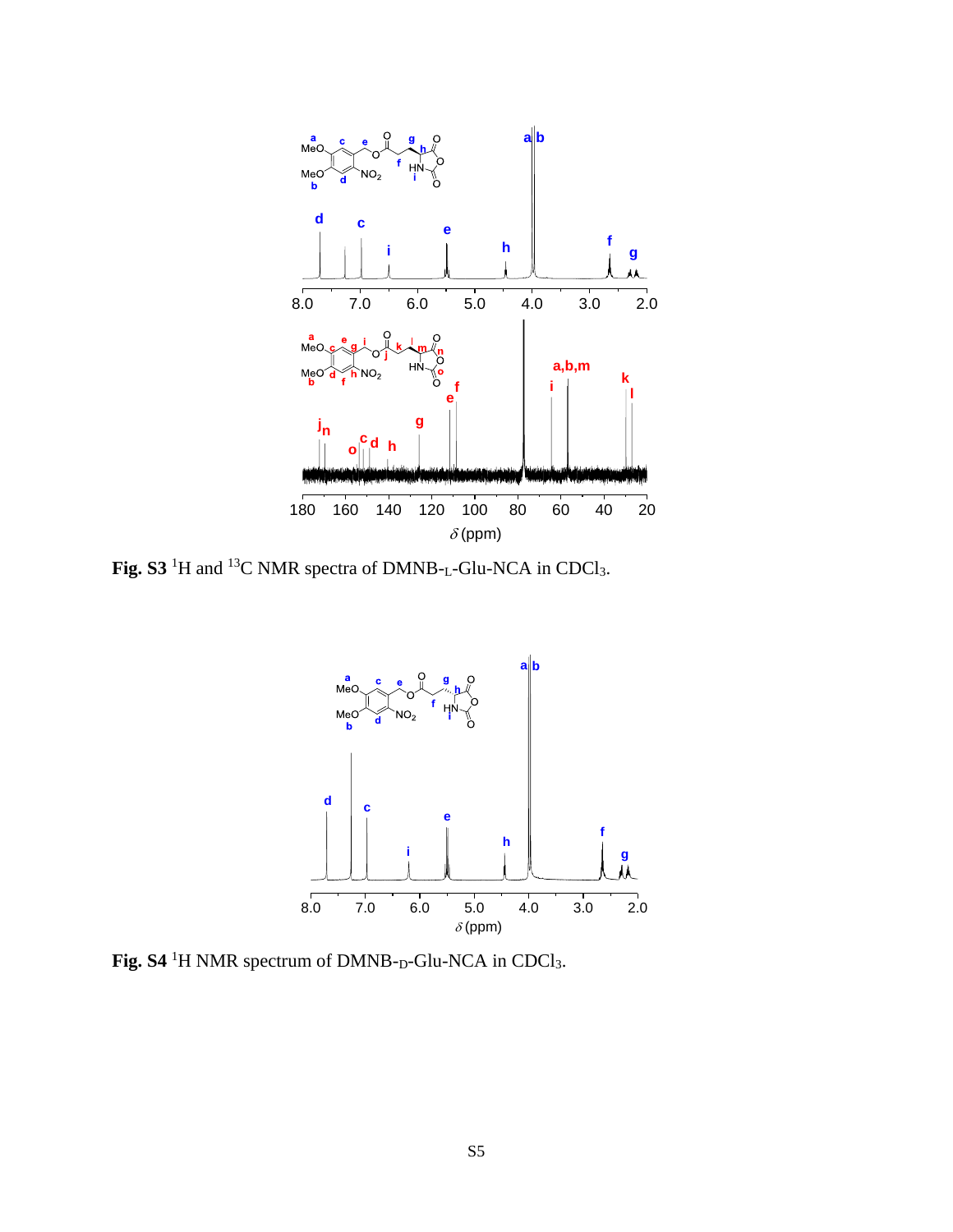

**Fig.** S5<sup>1</sup>H NMR spectrum of  $PEG_{1k}$ - $b$ - $PL_{20}$  in CDCl<sub>3</sub>/TFA- $d$  (85:15, v/v). The block composition was calculated by the integral ratio of PEG methylene protons (peak *a*) to DMNB dimethoxy protons (peak *i* and *h*).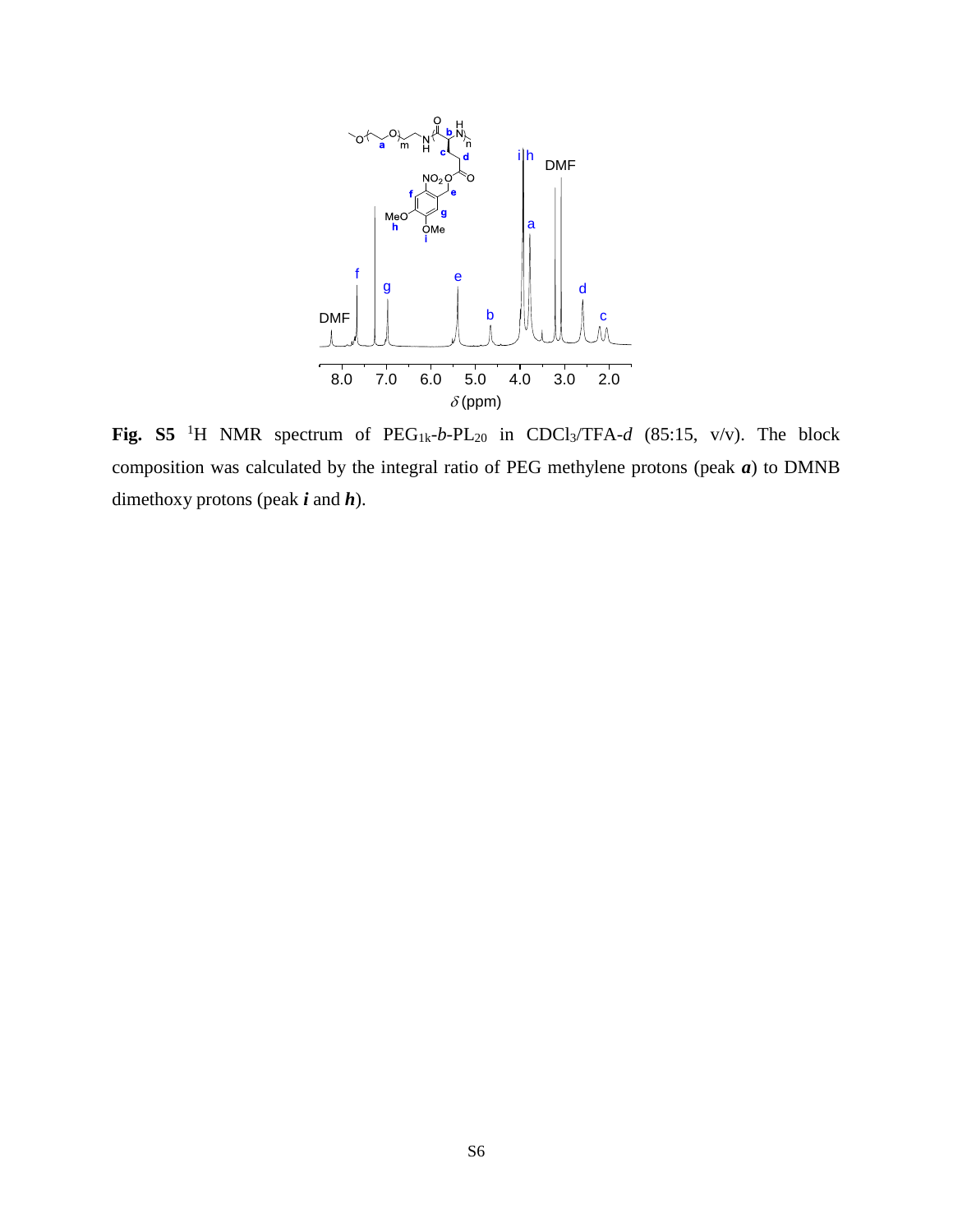

**Fig. S6** CD spectra of PEG5k-*b*-PL10, PEG5k-*b*-PL20, PEG5k-*b*-PL40, PEG5k-*b*-PD20, and PEG5k-*b*-PDL<sub>20</sub> in aqueous solution at  $pH = 7$ . PEG<sub>1k</sub> based copolymers aqueous suspension did not show strong CD signals because the polypeptide block was insoluble in water. Therefore, PEG<sub>5k</sub> based water soluble copolymers were used instead to study the secondary structure of the copolymers.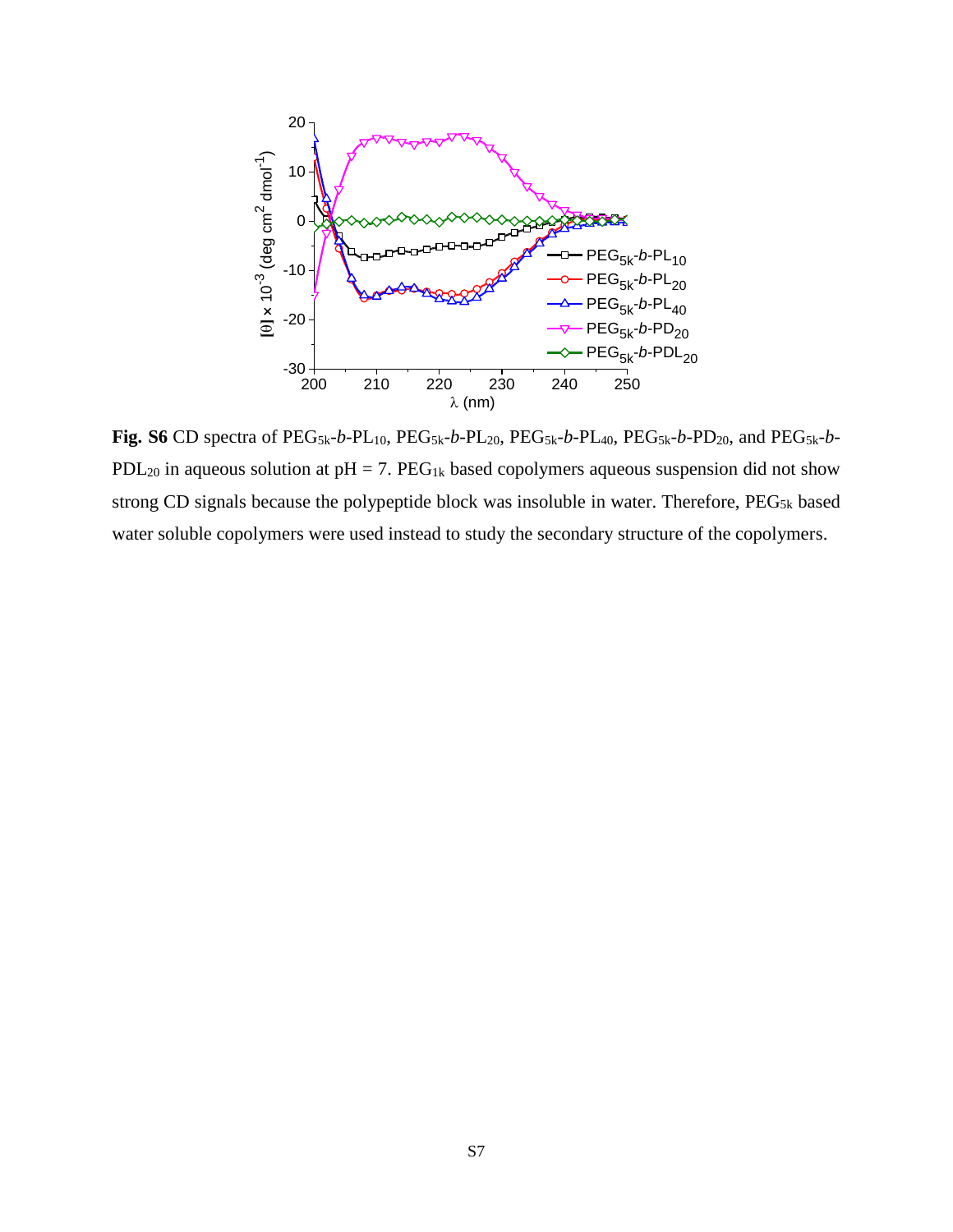

**Fig. S7** Attenuated total reflectance (ATR)-FTIR spectra of PEG-*b*-PL diblock copolymers in solid, solution, or assembled states. (A) FTIR spectra of PEG<sub>1k</sub>-b-PL solid powders; (B) FTIR spectra of homopolypeptide PL<sub>20</sub>, PEG<sub>1k</sub>-*b*-PL<sub>20</sub> solid powder, water-soluble PEG<sub>5k</sub>-*b*-PL<sub>20</sub> aqueous solution, and  $PEG_{1k}$ -b-PL<sub>20</sub> vesicle aqueous suspension. Amide I band (1655 cm<sup>-1</sup>) and amide II band (1553 cm<sup>-1</sup>) in all samples indicate  $\alpha$ -helical conformation, the strong peak at 1524 cm<sup>-1</sup> generates from nitrobenzene vibration.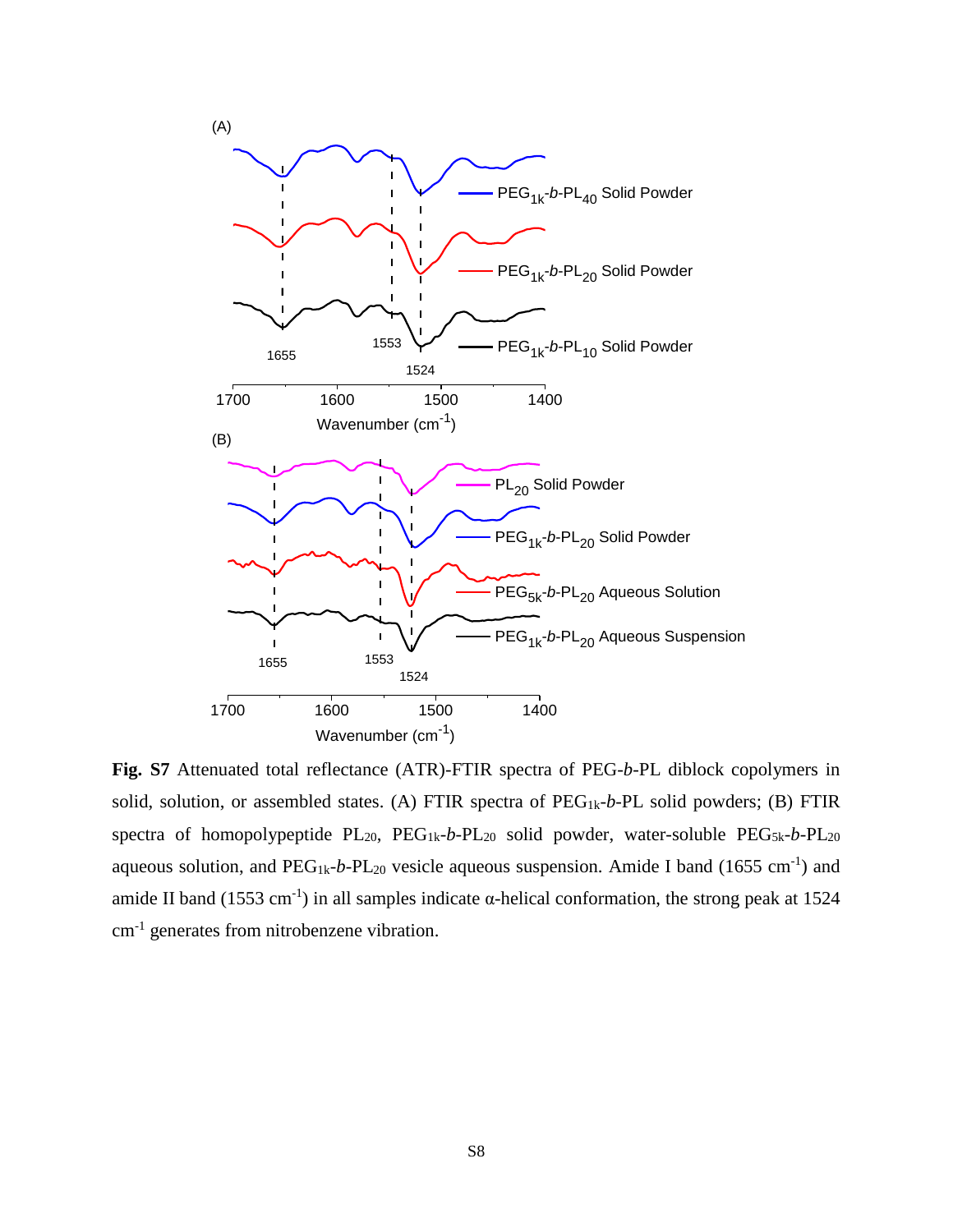

**Fig.** S8 Regular TEM contrast comparison of  $\text{PEG}_{1k}$ -b- $\text{PL}_{20}$  (A) and  $\text{PEG}_{2k}$ -b- $\text{PL}_{40}$  (B) assemblies. Regular TEM image of PEG5k-*b*-polystyrene (PSt)<sup>990</sup> polymersome (C) was included for comparison.[1](#page-10-0) PEG1k-*b*-PL<sup>20</sup> assembly, with much shorter copolymer amphiphile used, showed similar contrast (membrane thickness) with PEG<sub>5k</sub>-b-PSt<sub>990</sub> polymersome. PEG<sub>2k</sub>-b-PL<sub>40</sub> exhibited much lower contrast compared with  $PEG_{1k}$ - $b$ - $PL_{20}$  and  $PEG_{5k}$ - $b$ - $PS_{990}$  vesicles, indicating thinner membrane.



**Fig. S9** Cryogenic TEM images of PEG<sub>1k</sub>-*b*-PL<sub>20</sub> (A) and PEG<sub>2k</sub>-*b*-PL<sub>40</sub> (B) assemblies.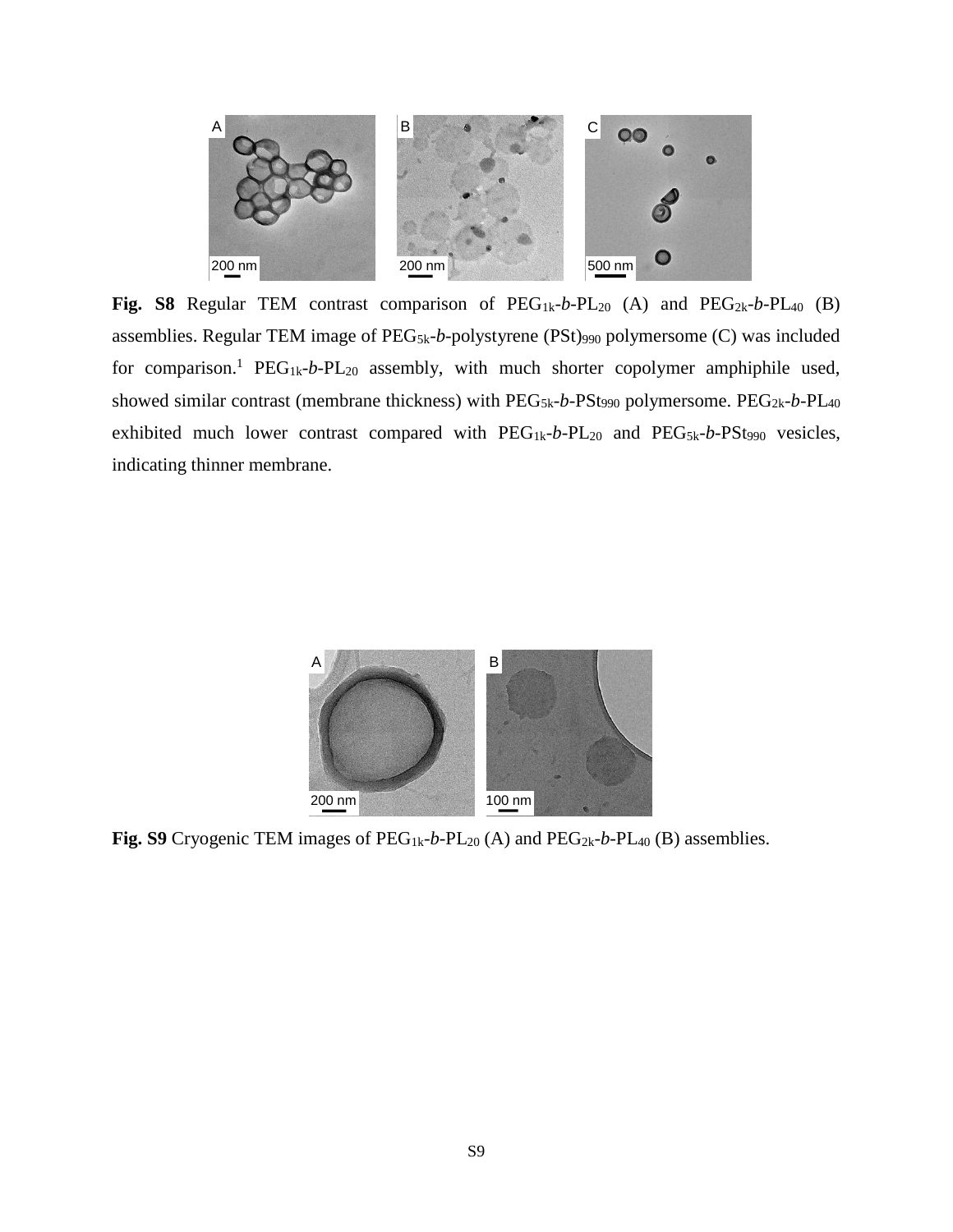

**Fig.** S10 UV-responsiveness of PEG<sub>1k-</sub>*b*-PL<sub>20</sub> vesicle using Nile Red ( $\lambda_{\text{ex}} = 540$  nm,  $\lambda_{\text{em}} = 620$ ) nm) as an indicator. (A) Normalized fluorescent intensity of Nile Red (0.1 wt%) after different UV irradiation time under different UV intensities  $(n = 3)$ . (B) Normalized fluorescent intensity of Nile Red under dark. The fluorescent intensity of Nile Red is highly dependent on the hydrophobicity of the environment.<sup>[2](#page-10-1)</sup> Before UV irradiation, PL domain packed as hydrophobic membrane in the aqueous suspension and Nile Red could be loaded in this region due to hydrophobic interaction and showed high fluorescent signal. UV irradiation altered the polypeptide domain into negatively charged hydrophilic poly(L-glutamic acid) chain, therefore Nile Red no longer resided in the membrane and precipitated with significant fluorescence decrease.